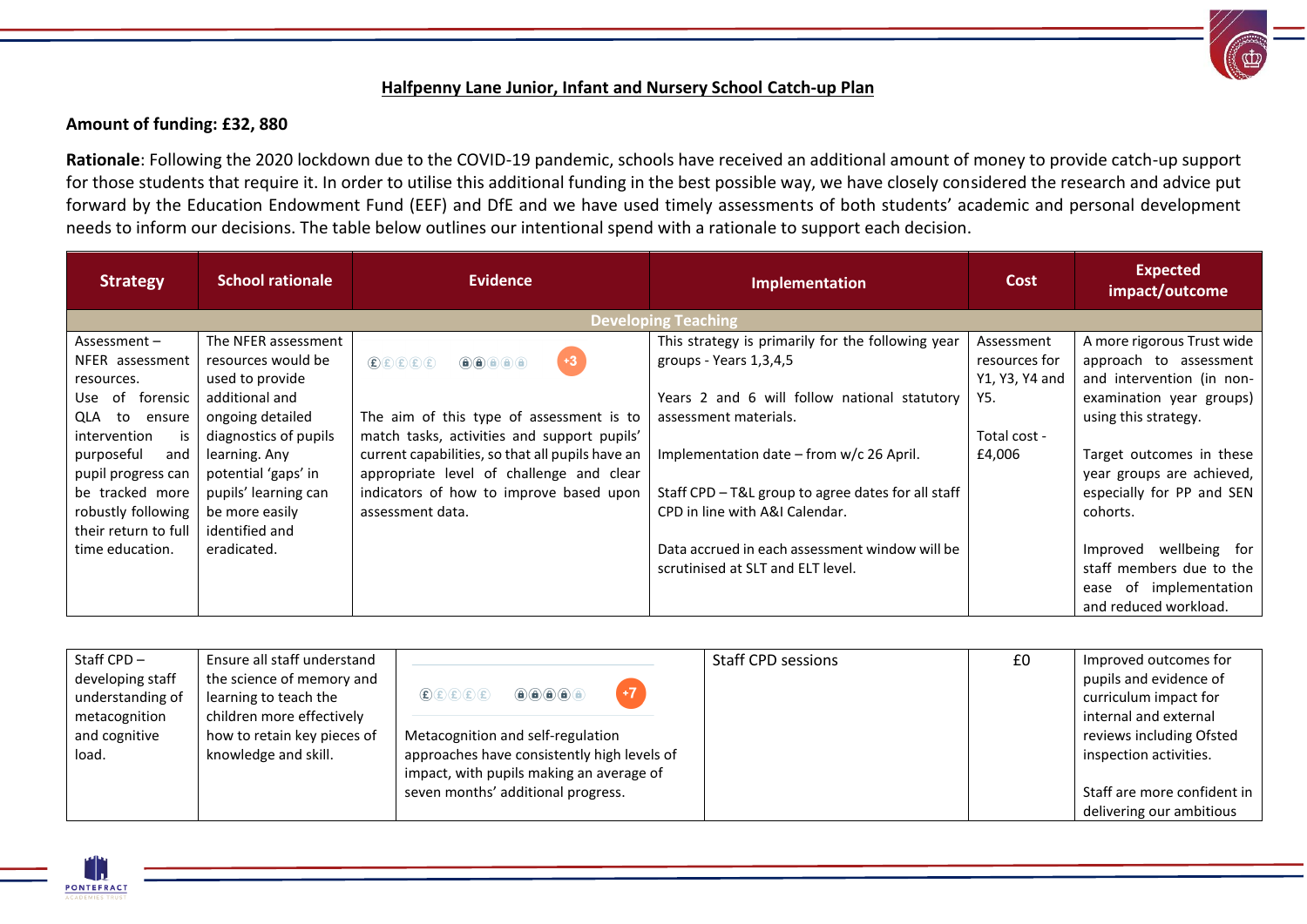| Remote learning<br><b>CPD</b>                          | Teaching remotely requires<br>that all teaching staff have<br>effective CPD to allow them<br>to deliver highly effective<br>remote lessons.                                                                                                                                                                                                      | These strategies are usually more effective<br>when taught in collaborative groups so that<br>learners can support each other and make<br>their thinking explicit through discussion.<br>High quality remote learning is in place to<br>ensure pupils continue to benefit from the<br>expert academic and pastoral support<br>provided by their teachers. |                                                                                                                                                                                                                                                                                                                                    |                     | curriculum - face to face<br>and remotely (staff<br>survey).<br>Parent feedback<br>questionnaire on remote<br>learning provision is<br>positive.                                                        |
|--------------------------------------------------------|--------------------------------------------------------------------------------------------------------------------------------------------------------------------------------------------------------------------------------------------------------------------------------------------------------------------------------------------------|-----------------------------------------------------------------------------------------------------------------------------------------------------------------------------------------------------------------------------------------------------------------------------------------------------------------------------------------------------------|------------------------------------------------------------------------------------------------------------------------------------------------------------------------------------------------------------------------------------------------------------------------------------------------------------------------------------|---------------------|---------------------------------------------------------------------------------------------------------------------------------------------------------------------------------------------------------|
|                                                        |                                                                                                                                                                                                                                                                                                                                                  | <b>EEF - Remote learning</b><br><b>April 2020</b><br>'Teaching quality is more important than how<br>lessons are delivered'.<br>'Peer interactions can provide motivation and<br>improve learning outcome'.                                                                                                                                               |                                                                                                                                                                                                                                                                                                                                    |                     |                                                                                                                                                                                                         |
| Core subject<br>leadership<br>development in<br>maths. | Research demonstrates that<br>mastery learning<br>approaches are effective,<br>leading to, on average, an<br>additional five months<br>progress.<br>Mastery learning appears to<br>be particularly effective<br>when pupils work<br>collaboratively, taking<br>responsibility for supporting<br>each other's knowledge and<br>skill development. | $+5$<br>$\bigcirc$ $E(E)E(E)$<br>Traditional teaching keeps time spent on a<br>topic constant and allows pupils' mastery of<br>curriculum content to vary. Mastery learning<br>keeps learning outcomes constant but varies<br>the time needed for pupils to become<br>proficient or competent working towards<br>these objectives.                        | EYFS-KS2 from end of Jan 2021.<br>School maths leaders will work<br>alongside a white rose national<br>specialist in developing the teaching of<br>maths throughout the school. In<br>addition, we will explore the utilisation<br>and introduction of high-quality<br>teaching resources to supplement the<br>strategy (numicon). | <b>Total £1,500</b> | Stronger staff subject<br>knowledge leading to<br>better quality first<br>teaching - evidenced<br>through school outcomes.<br>More consistent Trust<br>wide tracking of maths<br>across the key stages. |

 $\equiv$ 

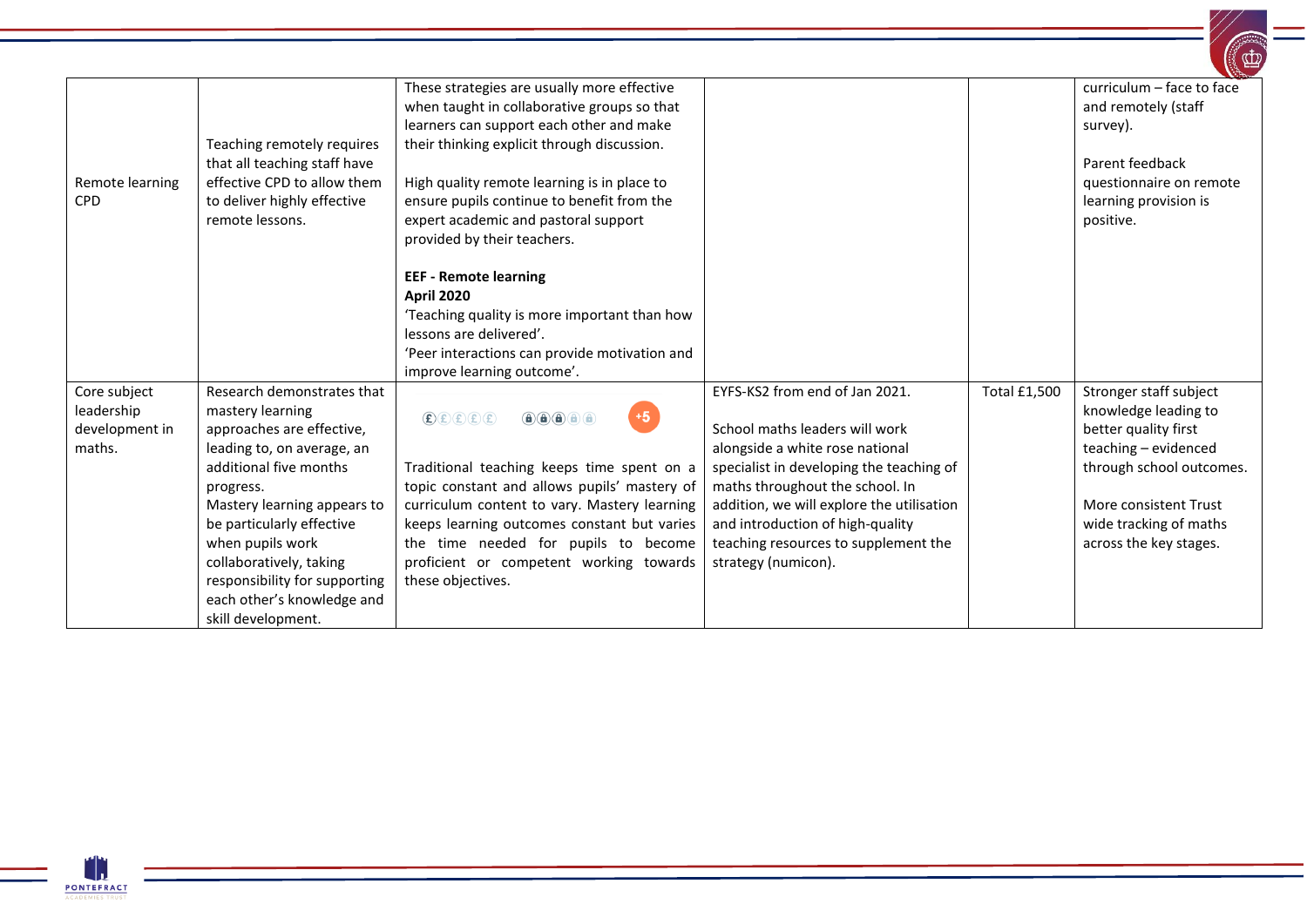|                                                                                |                                                                                                                                                                                                                                                                            |                                                                                                                                                                                                                                                                                                                                                                                                                                                                                                                                                                                                                                                                                                                                                                       |                                                                                                                                                           |                                                                                                                                        | <b>Alight Contract Contract Contract Contract Contract Contract Contract Contract Contract Contract Contract Contract Contract Contract Contract Contract Contract Contract Contract Contract Contract Contract Contract Contrac</b>                                                                                                                                                                   |
|--------------------------------------------------------------------------------|----------------------------------------------------------------------------------------------------------------------------------------------------------------------------------------------------------------------------------------------------------------------------|-----------------------------------------------------------------------------------------------------------------------------------------------------------------------------------------------------------------------------------------------------------------------------------------------------------------------------------------------------------------------------------------------------------------------------------------------------------------------------------------------------------------------------------------------------------------------------------------------------------------------------------------------------------------------------------------------------------------------------------------------------------------------|-----------------------------------------------------------------------------------------------------------------------------------------------------------|----------------------------------------------------------------------------------------------------------------------------------------|--------------------------------------------------------------------------------------------------------------------------------------------------------------------------------------------------------------------------------------------------------------------------------------------------------------------------------------------------------------------------------------------------------|
| Curriculum and<br>timetable<br>adaptations                                     | Lost learning time due to<br>lockdowns and Covid<br>teaching restrictions has led<br>to pupils not accessing the<br>full originally planned - this<br>will be reflected in the<br>curriculum long term plans<br>for each subject area.                                     | EEF - Covid-19 support guide for schools<br>'For many pupils, compensating for the<br>negative impact of school closures will<br>require a sustained response. It is highly<br>unlikely that one single approach will be<br>enough'.<br><b>EEF-The EEF Guide to Supporting</b><br>School Planning - A Tiered Approach to<br>2020-21<br>'Expert teachers develop a broad array of<br>teaching strategies that, combined with<br>subject knowledge and knowledge of their<br>pupils, positively impact upon learning'.                                                                                                                                                                                                                                                  | Curriculum cycle A from September<br>2021/22<br>Review curriculum LTP and remove<br>content that can be removed and<br>refine end-points where necessary. | £0                                                                                                                                     | One-page summary<br>curriculum adaptations for<br>each subject area.                                                                                                                                                                                                                                                                                                                                   |
|                                                                                |                                                                                                                                                                                                                                                                            | <b>Targeted Academic Support</b>                                                                                                                                                                                                                                                                                                                                                                                                                                                                                                                                                                                                                                                                                                                                      |                                                                                                                                                           |                                                                                                                                        |                                                                                                                                                                                                                                                                                                                                                                                                        |
| Third Space<br>Learning is part of<br>the NTP:<br>1-1 Online Maths<br>Tuition. | Extensive evidence carried<br>out by The Sutton Trust on<br>behalf of EEF and NTP<br>shows that children can<br>make significant progress<br>with high-quality tutoring.<br>This tutoring specifically<br>aims to address the<br>'Disadvantage Gap' and<br>'Regional Gap'. | $+5$<br>$\textcircled{\texttt{f}}\textcircled{\texttt{f}}\textcircled{\texttt{f}}\textcircled{\texttt{f}}$<br>$\left( \begin{matrix} 1 \\ 0 \\ 0 \end{matrix} \right) \left( \begin{matrix} 0 \\ 0 \\ 0 \end{matrix} \right) \left( \begin{matrix} 0 \\ 0 \\ 0 \end{matrix} \right) \left( \begin{matrix} 0 \\ 0 \\ 0 \end{matrix} \right)$<br>Evidence indicates that one to one tuition can<br>be effective, delivering approximately five<br>additional months' progress on average.<br>Short, regular sessions over a set period to<br>result in optimum impact. Evidence also<br>suggests tuition should be additional to, but<br>explicitly linked with, normal teaching, and<br>that teachers should monitor progress to<br>ensure the tutoring is beneficial. | Weekly 1:1 Maths tuition for targeted<br>KS2 children.<br>This would include<br>disadvantaged/SEND children, the<br>bottom and top 20%.                   | Aut. X10<br>weekly places<br>per half term<br>(y6)<br>Spring and<br>Summer x30<br>weekly places<br>per half term<br>$(y4-6)$<br>£8,255 | Children receiving this 1-1<br>weekly tuition will make<br>accelerated progress in<br>Maths; positively<br>impacting on their<br>confidence and self-<br>esteem in all areas of their<br>curriculum development.<br>Staff will be able to use<br>'premium' resources<br>provided and become<br>more confident in their<br>ability to ensure children<br>make the progress that<br>they are capable of. |

 $\mathbb{Z}$ 

 $\mathbb{Z}^{(n)}$ 

 $\equiv$ 

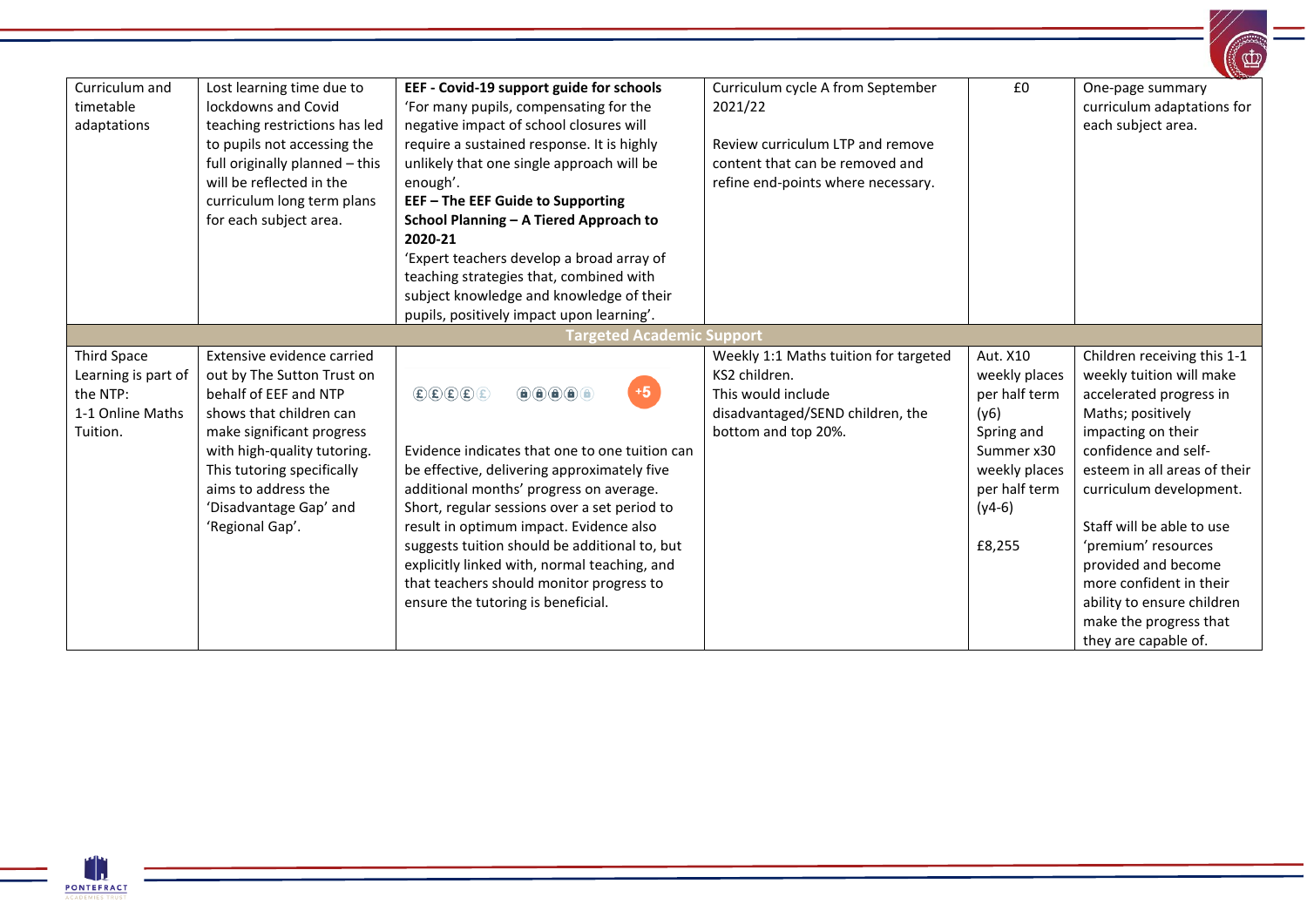|                                                                             |                                                                                                                                                                                                                                                                                                                                                  |                                                                                                                                                                                                                                                                                                                                                                                                                                                                                                                                                                                                                                                                                                                                                                                                                                                                                                                              |                                                                                                                                                                            |                                                                                                                                                                                       | $\begin{pmatrix} \mathbf{r} \ \mathbf{r} \end{pmatrix}$                                                                                                                                                         |
|-----------------------------------------------------------------------------|--------------------------------------------------------------------------------------------------------------------------------------------------------------------------------------------------------------------------------------------------------------------------------------------------------------------------------------------------|------------------------------------------------------------------------------------------------------------------------------------------------------------------------------------------------------------------------------------------------------------------------------------------------------------------------------------------------------------------------------------------------------------------------------------------------------------------------------------------------------------------------------------------------------------------------------------------------------------------------------------------------------------------------------------------------------------------------------------------------------------------------------------------------------------------------------------------------------------------------------------------------------------------------------|----------------------------------------------------------------------------------------------------------------------------------------------------------------------------|---------------------------------------------------------------------------------------------------------------------------------------------------------------------------------------|-----------------------------------------------------------------------------------------------------------------------------------------------------------------------------------------------------------------|
| Leading the<br>Numicon<br>Intervention<br>Programme                         | Research demonstrates that<br>mastery learning<br>approaches are effective,<br>leading to, on average, an<br>additional five months<br>progress.<br>Mastery learning appears to<br>be particularly effective<br>when pupils work<br>collaboratively, taking<br>responsibility for supporting<br>each other's knowledge and<br>skill development. | $+5$<br>$\textbf{\textcircled{\texttt{E}}}(\textbf{\texttt{E}}) \textbf{\textcircled{\texttt{E}}}(\textbf{\texttt{E}}) \textbf{\textcircled{\texttt{E}}}$<br>$\bigcirc \hspace{-7.75pt} \bigcirc \hspace{-7.75pt} \bigcirc \hspace{-7.75pt} \bigcirc \hspace{-7.75pt} \bigcirc \hspace{-7.75pt} \bigcirc \hspace{-7.75pt} \bigcirc \hspace{-7.75pt} \bigcirc \hspace{-7.75pt} \bigcirc \hspace{-7.75pt} \bigcirc \hspace{-7.75pt} \bigcirc \hspace{-7.75pt} \bigcirc \hspace{-7.75pt} \bigcirc \hspace{-7.75pt} \bigcirc \hspace{-7.75pt} \bigcirc \hspace{-7.75pt} \bigcirc \hspace{-7.75pt} \bigcirc \hspace{-7.75pt$<br>Traditional teaching keeps time spent on a<br>topic constant and allows pupils' mastery of<br>curriculum content to vary. Mastery learning<br>keeps learning outcomes constant but varies<br>the time needed for pupils to become<br>proficient or competent working towards<br>these objectives. | Maths subject leader to attend 2 day<br>course then facilitate training in school<br>for staff who will be delivering the<br>intervention programme.                       | £300pp+VAT                                                                                                                                                                            | Children will make<br>accelerated progress in<br>Maths; positively<br>impacting on their<br>confidence and self-<br>esteem in all areas of their<br>curriculum development.                                     |
| Numicon<br>intervention and<br>staff training in<br>use of<br>manipulatives | There is extensive evidence<br>supporting the impact of<br>high-quality 1:1 and small<br>group mentoring as a catch-<br>up strategy.'                                                                                                                                                                                                            | Short, regular sessions over a set period of<br>time to result in optimum impact. Evidence<br>also suggests tuition should be additional to,<br>but explicitly linked with, normal teaching,<br>and that teachers should monitor progress to<br>ensure the tutoring is beneficial.                                                                                                                                                                                                                                                                                                                                                                                                                                                                                                                                                                                                                                           | Year groups 2-6, focusing on targeted<br>pupils and distinct groups                                                                                                        | X5 online<br>training<br>sessions for 3<br>members of<br>staff (KS1,<br>LKS2, UKS2)<br>£594+VAT<br>Staff INSET<br>£920+VAT<br>Numicon:<br>£882<br><b>YPO: £581</b><br><b>TTS: 417</b> | Accelerated progress for<br>targeted groups and an<br>improved attainment rate<br>in WTAR and ARE data.                                                                                                         |
|                                                                             |                                                                                                                                                                                                                                                                                                                                                  | <b>Wider Strategies</b>                                                                                                                                                                                                                                                                                                                                                                                                                                                                                                                                                                                                                                                                                                                                                                                                                                                                                                      |                                                                                                                                                                            |                                                                                                                                                                                       |                                                                                                                                                                                                                 |
| Core skill<br>development -<br>spelling                                     | Baseline assessment data<br>indicates that pupils'<br>spelling and handwriting<br>have been negatively<br>impacted during the<br>National pandemic.                                                                                                                                                                                              | Evidence suggests that technology<br>approaches should be used to supplement<br>other teaching, rather than replace more<br>traditional approaches.<br>Some learning platforms have the potential to<br>enable changes in teaching and learning<br>interactions. For example, they can support<br>teachers to provide more effective feedback                                                                                                                                                                                                                                                                                                                                                                                                                                                                                                                                                                                | The purchase and implementation of<br>the online learning platform 'SumDog'.<br>CPD sessions to ensure consistency of<br>implementation during Autumn and<br>Summer terms. | 1-year<br>subscription<br>Total - £1,525                                                                                                                                              | Pupil will have access to a<br>user-friendly digital<br>platform to improve their<br>spellings.<br>It would be expected the<br>% of ARE outcomes in<br>writing and GPS would be<br>in line with school targets. |

PONTEFRACT

 $=$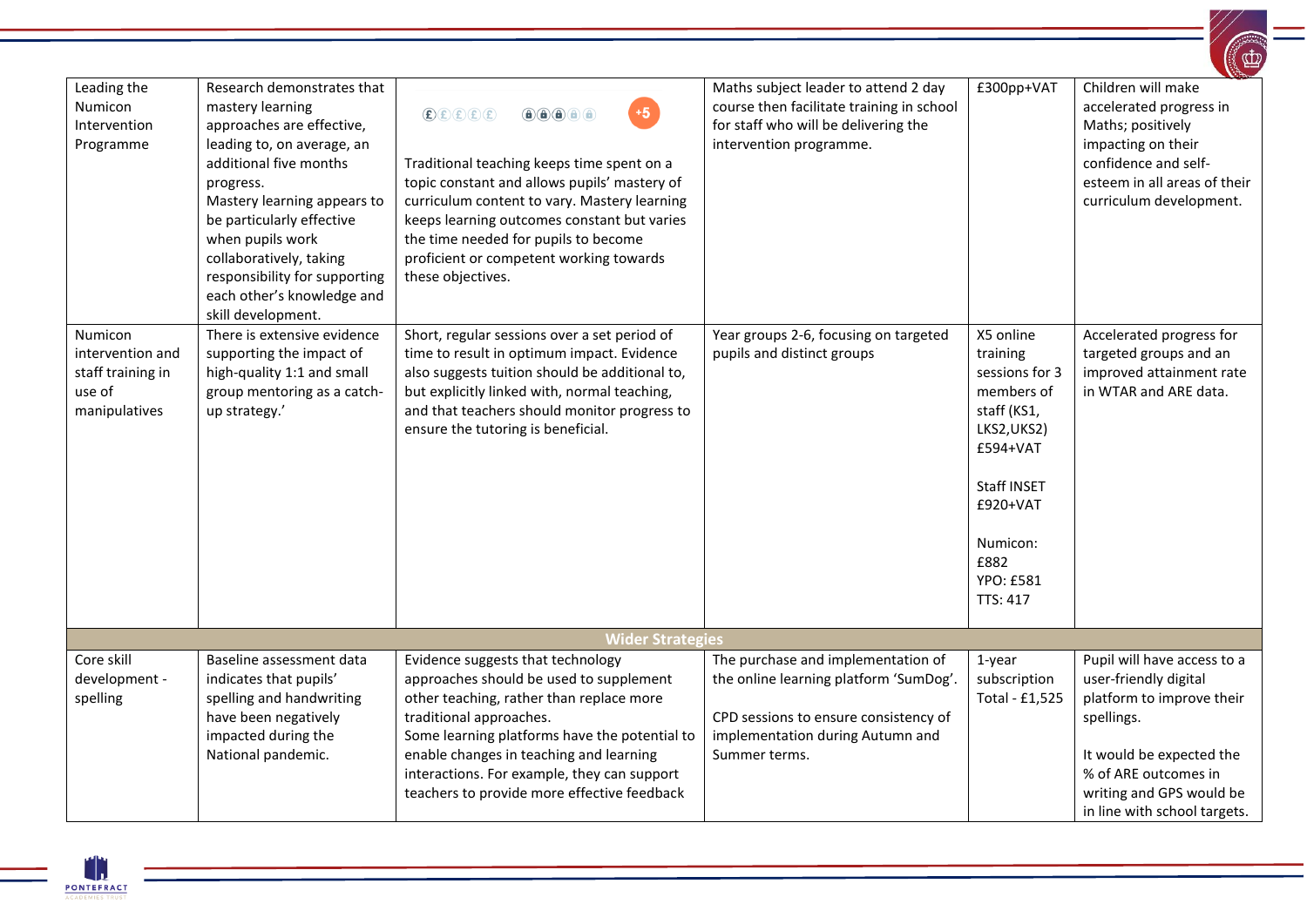|                                                  |                                                                                                                                                                                                                                                                      |                                                                                                                                                                                                                                                                                                                                                                                                                                                                                                                                                                                                                                                                                                                                                                                                                                                                                                                         |                                                                                                                                                                                                                           |                                                                                                                                                                                                                                                                                                                                                  | $\bigoplus$                                                                                                                                                                                                                     |
|--------------------------------------------------|----------------------------------------------------------------------------------------------------------------------------------------------------------------------------------------------------------------------------------------------------------------------|-------------------------------------------------------------------------------------------------------------------------------------------------------------------------------------------------------------------------------------------------------------------------------------------------------------------------------------------------------------------------------------------------------------------------------------------------------------------------------------------------------------------------------------------------------------------------------------------------------------------------------------------------------------------------------------------------------------------------------------------------------------------------------------------------------------------------------------------------------------------------------------------------------------------------|---------------------------------------------------------------------------------------------------------------------------------------------------------------------------------------------------------------------------|--------------------------------------------------------------------------------------------------------------------------------------------------------------------------------------------------------------------------------------------------------------------------------------------------------------------------------------------------|---------------------------------------------------------------------------------------------------------------------------------------------------------------------------------------------------------------------------------|
|                                                  |                                                                                                                                                                                                                                                                      | or use more helpful representations, or they                                                                                                                                                                                                                                                                                                                                                                                                                                                                                                                                                                                                                                                                                                                                                                                                                                                                            |                                                                                                                                                                                                                           |                                                                                                                                                                                                                                                                                                                                                  |                                                                                                                                                                                                                                 |
|                                                  |                                                                                                                                                                                                                                                                      | can motivate students to practise more.                                                                                                                                                                                                                                                                                                                                                                                                                                                                                                                                                                                                                                                                                                                                                                                                                                                                                 |                                                                                                                                                                                                                           |                                                                                                                                                                                                                                                                                                                                                  |                                                                                                                                                                                                                                 |
|                                                  |                                                                                                                                                                                                                                                                      |                                                                                                                                                                                                                                                                                                                                                                                                                                                                                                                                                                                                                                                                                                                                                                                                                                                                                                                         |                                                                                                                                                                                                                           |                                                                                                                                                                                                                                                                                                                                                  |                                                                                                                                                                                                                                 |
| Phonics -<br>supporting<br>parents and<br>carers | Parents have played a key<br>role in supporting children<br>to learn at home. It is<br>essential that schools and<br>families continue to work<br>together post pandemic to<br>ensure pupils improve their<br>phonetic ability and catch<br>up of any lost learning. | $\textcircled{\small{f}}\textcircled{\small{f}}\textcircled{\small{f}}\textcircled{\small{f}}\textcircled{\small{f}}\textcircled{\small{f}}\textcircled{\small{f}}\textcircled{\small{f}}\textcircled{\small{f}}\textcircled{\small{f}}\textcircled{\small{f}}\textcircled{\small{f}}\textcircled{\small{f}}\textcircled{\small{f}}\textcircled{\small{f}}\textcircled{\small{f}}\textcircled{\small{f}}\textcircled{\small{f}}\textcircled{\small{f}}\textcircled{\small{f}}\textcircled{\small{f}}\textcircled{\small{f}}\textcircled{\small{f}}\textcircled{\small{f}}\textcircled$<br>$+4$<br>Phonics approaches have been consistently<br>found to be effective in supporting younger<br>readers to master the basics of reading, with<br>an average impact of an additional four<br>months' progress. Research suggests that<br>phonics is particularly beneficial for younger<br>learners as they begin to read. | Ongoing communication, from the<br>summer term, regarding the support<br>schools will provide to ensure the<br>children are developing their phonetic<br>ability at home to match the work<br>being undertaken at school. | £280-1xpack<br>of 100 sound<br>blending<br>book bag<br>books (Rec.)<br>£112-My sets<br>2,3x4<br>£112-My sets<br>1x4<br>£63-Red word<br>cards x1<br>£165-A4<br>speed sound<br>set 1 x1<br>£165-A4<br>speed sound<br>2,3x1<br>£24-Fred the<br>Frog x4<br>£38-set 1<br>speed sound<br>x4<br>£74-green<br>word cards x1<br>New updated<br>storybooks | Children will be able to<br>access a wide range of<br>phonetically matched<br>reading books both at<br>home and at school. This<br>will have a measurable<br>impact on phonics data<br>and progress for the<br>weakest readers. |

 $\left/ \right/$ 

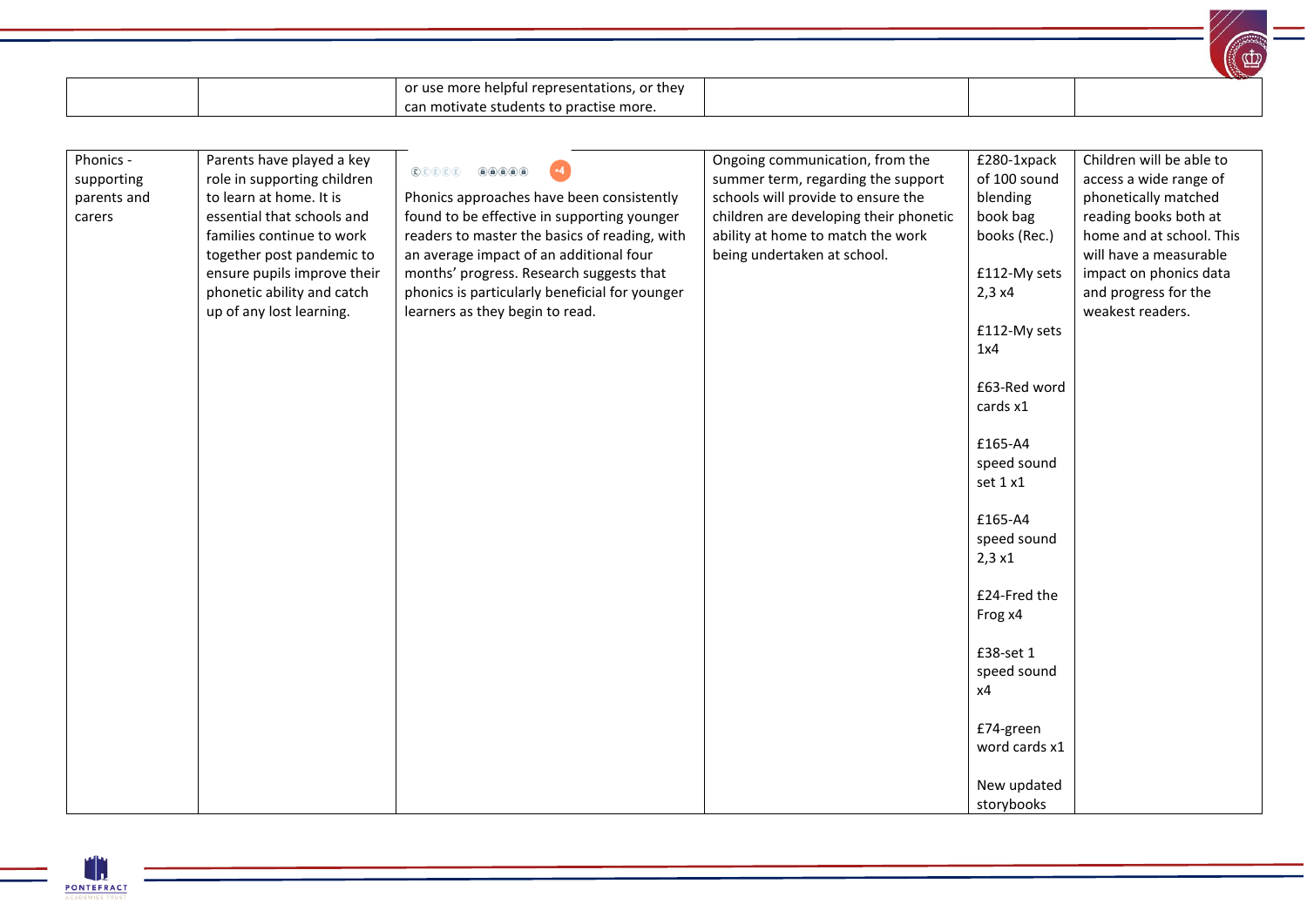

|                                                   |                                                                                                                                                                                                    |                                                                                                     | released early<br>spring<br><b>Total: £1070</b><br>R, W, I phonics<br>kits:<br>£466                                 |                                                                                                                                                                                                                                                                                                                                                                                                                 |
|---------------------------------------------------|----------------------------------------------------------------------------------------------------------------------------------------------------------------------------------------------------|-----------------------------------------------------------------------------------------------------|---------------------------------------------------------------------------------------------------------------------|-----------------------------------------------------------------------------------------------------------------------------------------------------------------------------------------------------------------------------------------------------------------------------------------------------------------------------------------------------------------------------------------------------------------|
| <b>SNAP Rising Stars</b><br>SEND diagnostic       | To support the SEND pupils<br>academically and from a<br>well-being perspective,<br>ensuring that pupils who are<br>vulnerable continue to catch<br>up and make progress                           | Implementation to be agreed across<br><b>PAT</b>                                                    | £746                                                                                                                | Diagnostic assessment will<br>profils specific learning<br>difficulties and<br>behavioural difficulties<br>which without<br>identification may limit a<br>pupil's potential to learn.<br>Initial questionnaires<br>completed by pupils,<br>teachers and<br>parents/carers capture a<br>complete overview<br>of a pupil's strengths and<br>weaknesses as well as<br>recording the voice of<br>individual pupils. |
| Invest in<br>developing<br>'outdoor<br>education' | Based on current research,<br>forest school learning is<br>known to build children's<br>confidence, language and<br>communication skills, social<br>skills, increase motivation<br>and engagement. | All pupils, with targeted groups<br>(bottom 20%, vulnerable, PP) pupils to<br>access more regularly | £800 Forest<br>School Leader<br>accredited<br>training<br>£1000 to<br>develop<br>Pomfret<br>Garden and<br>Allotment | Pupils language and<br>communication skills, as<br>well as their physical skills<br>will improve alongside<br>their knowledge and<br>understanding of the<br>world in addition to<br>continuing to foster their<br>love of learning.                                                                                                                                                                            |
| Accelerated<br>Reader                             | This will support and<br>continue to foster children's<br>love of reading and ensure<br>they have a wide range of<br>books that continue to<br>engage and challenge them,                          | A range of books for Year 2-6                                                                       | £1000                                                                                                               |                                                                                                                                                                                                                                                                                                                                                                                                                 |